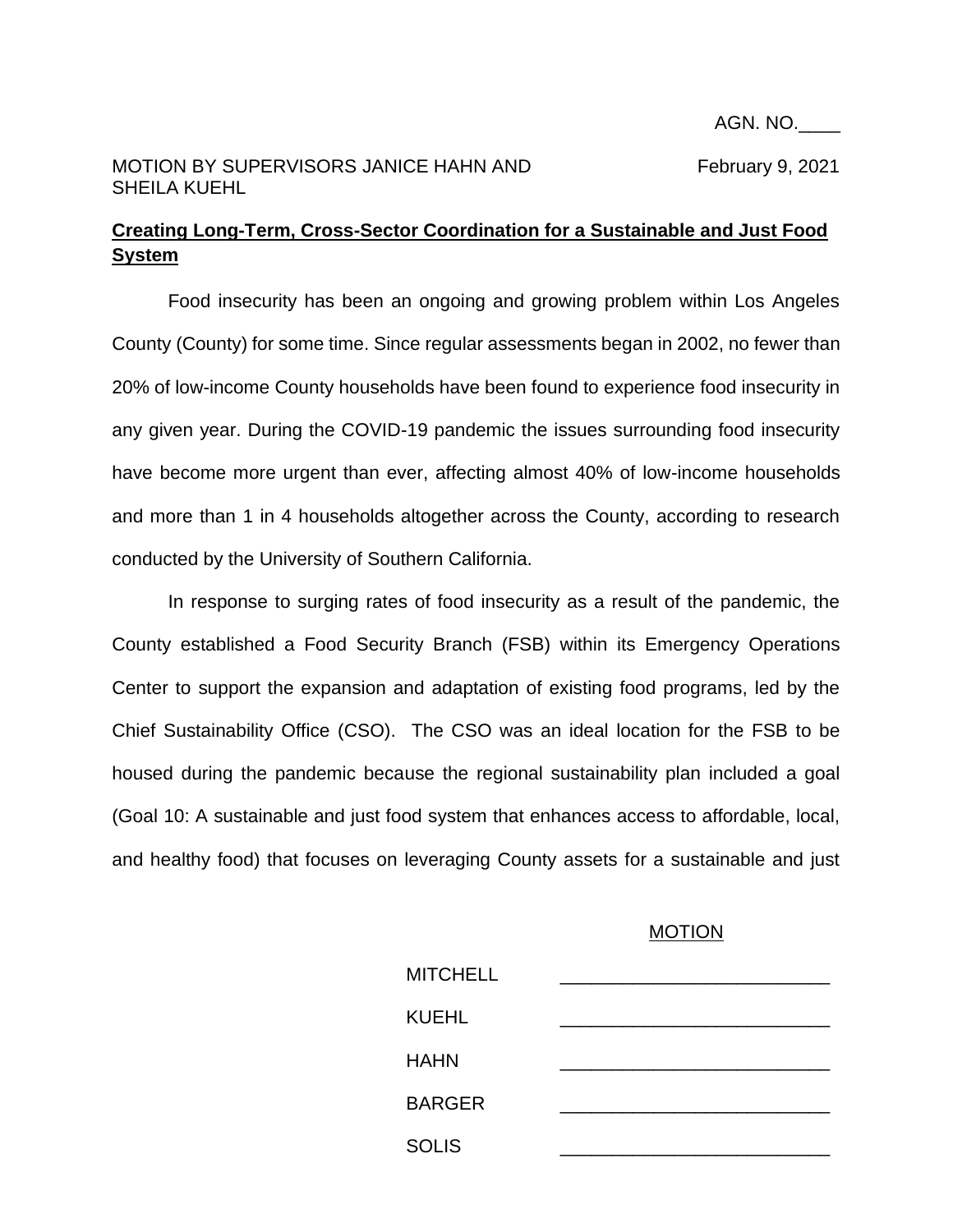food system. The FSB regularly convened a Food Security Taskforce comprised of public, private, nonprofit, and philanthropic partners in order to coordinate food programs, identify and fill program gaps, and increase impact and leverage local capacity. When funding became available, the FSB worked directly with these partners and key County departments – including the Departments of Public and Social Services (DPSS), Workforce Development Aging and Community Services (WDACS), Public Health (DPH), and Health Services (DHS) – to support underserved populations through existing, as well as new, food programs. Although it is difficult to estimate the FSB's total impact on food security rates, these coordinated efforts helped feed hundreds of thousands of County residents by distributing millions of pounds of food, millions of home-delivered meals, and direct financial support. Other County programs that provided financial relief, including the rental assistance program and resources for dislocated workers, likely also supported food security by preserving limited household income for food.

On June 23, 2020, the Board of Supervisors (Board) passed a motion directing the CSO, in collaboration with a philanthropic co-lead and other stakeholders, to report back on best practices, current efforts, and a plan for ensuring cross-sector coordination to address the County's issue of food insecurity. The CSO partnered with the California Community Foundation and the Annenberg Foundation to form a working group that reviewed best practices, assessed the County landscape pertaining to food insecurity, and gathered extensive stakeholder input to develop recommendations on how best to address this issue. As a result, the report back found that the infrastructure that feeds County residents is a mixture of public, private, and nonprofit services, goods, and facilities. Additionally, there is a high degree of interdependence across the different sectors of this food system, which means that any efforts aimed at making the food system more resilient, equitable, or sustainable will necessitate extensive collaboration.